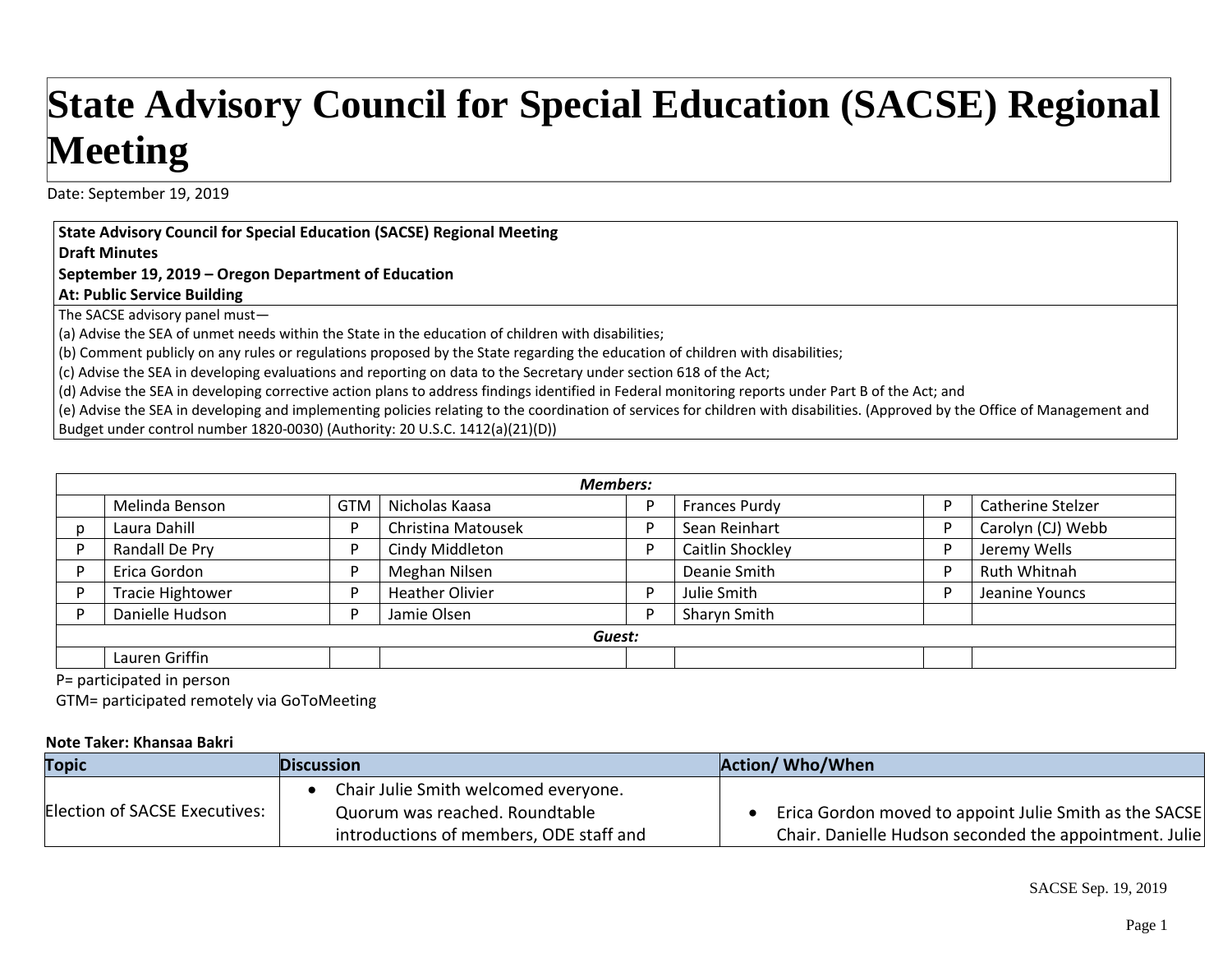|                                                                                                                                                 | guest. Christina Matousek and Carolyn (CJ)<br>Webb new members to SACSE. Eric Wells,<br>Interim Director, IDEA Part B Implementation,<br>IDEA Compliance & District Resources at ODE<br>introduced as a new SACSE liaison. Lauren<br>Griffin, VISTA member and OHA Family and<br>youth Coordinator. Nicholas Kaasa attended<br>the meeting remotely via GoToMeeting.<br>Floor was opened for nomination and election<br>of SACSE Executive Committees. | accepted the nomination for SACSE Chair. The<br>appointment approved unanimously.<br>Laura Dahill moved to appoint Caitlin Shockley as the<br>Vice Chair. Jamie Olsen seconded the appointment<br>Caitlin accepted the appointment. The appointment<br>approved unanimously.<br>Catherine Stelzer moved to appoint Nicholas Kaasa as<br>the Member at Large. Jeremy Wells seconded the<br>appointment. Nicholas Kaasa accepted the<br>appointment. The appointment was approved<br>unanimously. |
|-------------------------------------------------------------------------------------------------------------------------------------------------|--------------------------------------------------------------------------------------------------------------------------------------------------------------------------------------------------------------------------------------------------------------------------------------------------------------------------------------------------------------------------------------------------------------------------------------------------------|-------------------------------------------------------------------------------------------------------------------------------------------------------------------------------------------------------------------------------------------------------------------------------------------------------------------------------------------------------------------------------------------------------------------------------------------------------------------------------------------------|
| Orientation/Trauma Informed<br>Advisory Activities: Julie Smith<br>(SACSE, Chair) :                                                             | Julie Smith, SACSE Chair, reviewed the meeting<br>norms with members and facilitated Trauma<br>Informed Advisory Activities with the Council.                                                                                                                                                                                                                                                                                                          | Advisory Activities >> Link <<                                                                                                                                                                                                                                                                                                                                                                                                                                                                  |
| Welcome, New Staff<br>Introductions, Adopt<br>Agenda/Approve May<br>Minutes.                                                                    | The Council reviewed the draft September<br>$\bullet$<br>agenda and the draft May meeting minutes<br>Minutes were amended and approved<br>$\bullet$                                                                                                                                                                                                                                                                                                    | Erica Gordon motioned to approve September agenda.<br>Frances Purdy seconded the motion. The motion passed<br>unanimously.<br>Jamie Olsen motioned to approve May meeting<br>minutes, Tracie Hightower seconded. The motion<br>passed unanimously.<br>SACSE provided advisement that, Erica Gordon will<br>connect with Brad Lenhardt around assessment and<br>accountability weekly newsletter to talk about the<br>accessibility support of Google xxx                                        |
| Goal Setting/Committee &<br>Constituent Reports Activities:<br>Julie Smith (Chair, SACSE)<br>Elect/Appoint Chairs of<br>$\bullet$<br>Committees | Julie Smith, SACSE Chair, facilitated a Goal<br>$\bullet$<br>Setting, Committee & Constituent Reports<br><b>Activities</b><br><b>Constituent Reports and Committee Reports</b><br>$\bullet$<br>were amended to include the purpose for<br>each.                                                                                                                                                                                                        | Updated SACSE Sub-Committees >> Link <<                                                                                                                                                                                                                                                                                                                                                                                                                                                         |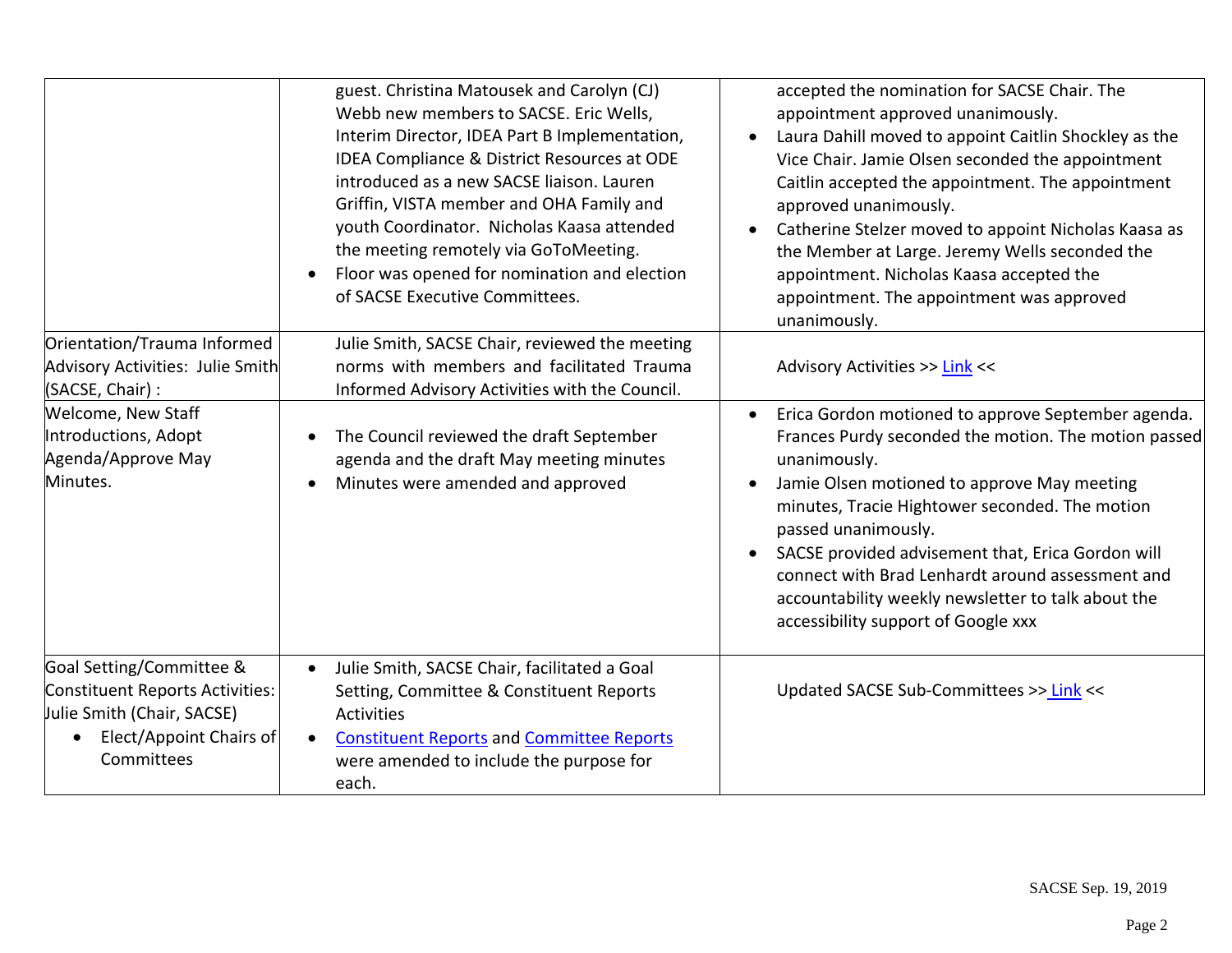|                                                                                                                                                              | Julie Smith SACSE Chair, opened the floor for<br>the committees to share their discussions and<br>update member lists                           |                                                                                                                                                                                                                                                                                                                                                                                                                                                                                                                                                                                                                                                                                                                                                                                                                                                                                                                                                                                                                 |  |
|--------------------------------------------------------------------------------------------------------------------------------------------------------------|-------------------------------------------------------------------------------------------------------------------------------------------------|-----------------------------------------------------------------------------------------------------------------------------------------------------------------------------------------------------------------------------------------------------------------------------------------------------------------------------------------------------------------------------------------------------------------------------------------------------------------------------------------------------------------------------------------------------------------------------------------------------------------------------------------------------------------------------------------------------------------------------------------------------------------------------------------------------------------------------------------------------------------------------------------------------------------------------------------------------------------------------------------------------------------|--|
| Goal Development: Julie Smith<br>(Chair, SACSE)                                                                                                              | Julie Smith led the Council in a discussion<br>about updating and developing Annual Goals<br>with focus on unmet needs/emergency<br>priorities. | Draft Annual Goals with priorities synthesis >> Link <<<br>Julie Smith will work on the Teacher Standards and<br><b>Practices Commission</b>                                                                                                                                                                                                                                                                                                                                                                                                                                                                                                                                                                                                                                                                                                                                                                                                                                                                    |  |
| New Business:<br>Annual Report<br>By-Laws (Membership)<br><b>SICC Joint Meeting</b><br>Location/Responsibility<br><b>Travel Meeting</b><br>٠<br>Conversation | The committee reviewed the Annual Report.<br>Amendment were made to the report<br>Proposed changes made to the By-Laws                          | Danielle Hudson motioned to approve the amended<br>$\bullet$<br>Annual Report. Sean Reinhart seconded the motion. The<br>motion passed unanimously.<br>Amended Annual Report >>Link<<<br>$\bullet$<br>Approved Annual Report will be submitted to Colt Gill<br>The Council will reviewed the proposed changes to the<br>By-Laws in January meeting and will vote to accept or<br>reject the proposed changes in March meeting.<br>Amended By-Laws >> Link<<<br>$\bullet$<br>SICC will be the lead for Joint meeting this year.<br>$\bullet$<br>o SACSE/SICC TAESE Training will be in March<br>12 and the joint meeting will be on the 13 <sup>th</sup><br>both meeting will be held at the same<br>location in Southern Oregon.<br>The Council will have the travel meeting in May 14 <sup>th</sup><br>$\bullet$<br>o The Council voted yes for Columbia Gorge<br><b>Education Service District in Hood River</b><br>Meet in the morning and visit a few local/regional sites<br>$\bullet$<br>in the afternoon |  |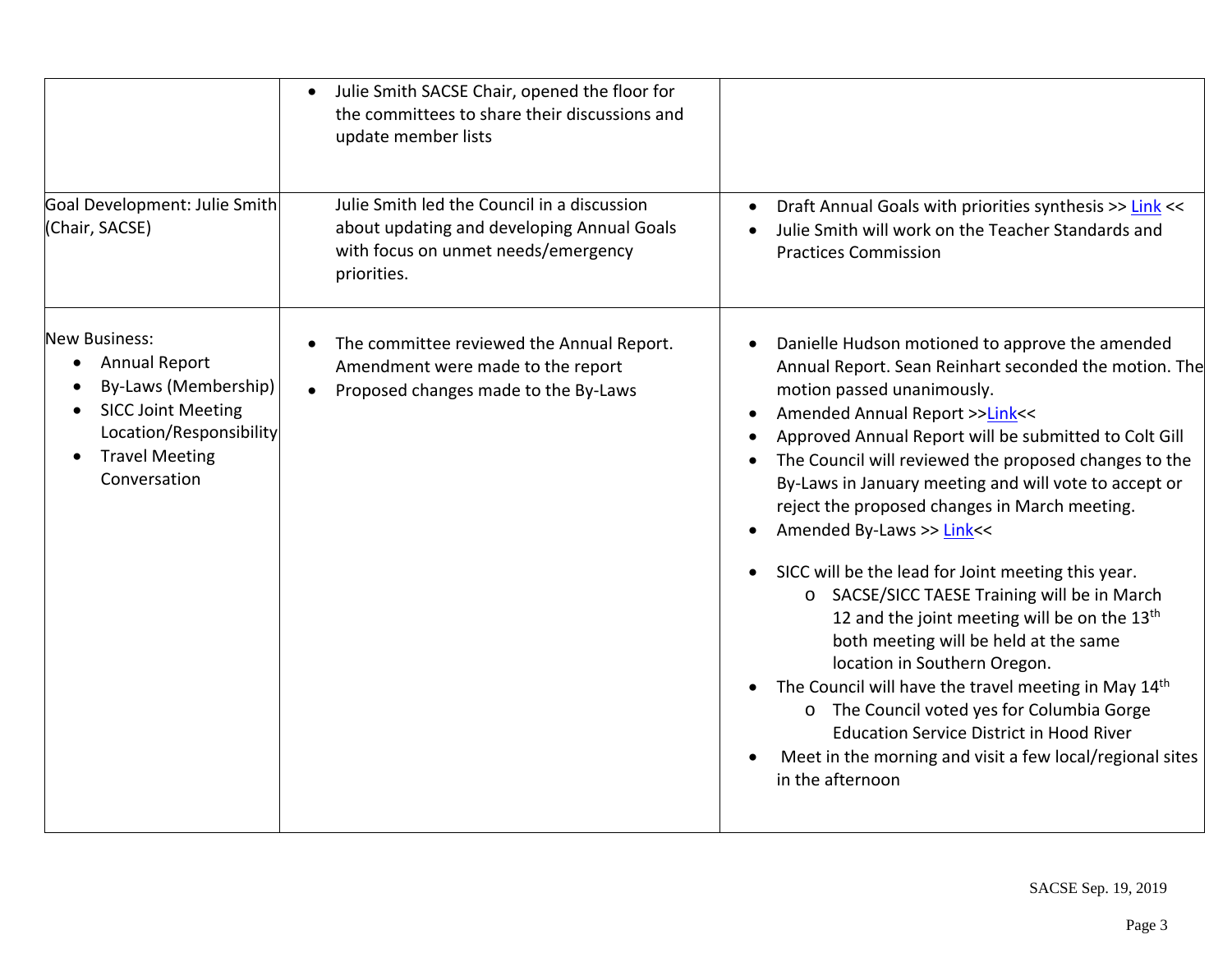| 2019 Legislative Handout                                       | Jeremy wells provided A summary of Enacted<br>Education Legislation, 2019 Regular Session Handout<br>to the Council                                                                                                                                                                                                                                                                                                                      | A summary of Enacted Education Legislation >> Link <<                                                                                                                                                                                                                                                                                                                                                                        |
|----------------------------------------------------------------|------------------------------------------------------------------------------------------------------------------------------------------------------------------------------------------------------------------------------------------------------------------------------------------------------------------------------------------------------------------------------------------------------------------------------------------|------------------------------------------------------------------------------------------------------------------------------------------------------------------------------------------------------------------------------------------------------------------------------------------------------------------------------------------------------------------------------------------------------------------------------|
| Public Comment                                                 | No public comment attendees.<br>$\bullet$<br>Eric Wells shared information on District<br>Monitoring and support                                                                                                                                                                                                                                                                                                                         | District Monitoring and support >> Link <<                                                                                                                                                                                                                                                                                                                                                                                   |
| <b>Working Lunch (Committee</b><br>Meetings and Team Building) | Lisa Bateman, Social Emotional Learning Specialist at<br>ODE shared information about <b>Senate Bill 963</b> was<br>signed into law by Governor Brown with an effective<br>date of July 1, 2019. This legislation changes the<br>restraint and seclusion laws in Oregon public<br>education programs. The Oregon Department of<br>Education is doing rulemaking to amend the<br>administrative rules related to restraint and seclusion. | Proposed Drafts >> Link<<<br>The State Board of Education heard first read on Sept.<br>19, 2019.<br>Comments received by September 27th will<br>be considered for future draft.<br>If you are interested in providing feedback on the<br>proposed rules, you may submit written comments<br>directly TO Lisa Bateman<br>at lisa.bateman@ode.state.or.us<br>Comment can also be submitted to<br>ODE.RuleTestimony@state.or.us |
| Constituent Report                                             | Laura Dahill, SACSE Parent Representative<br>provided a written constituent report on<br>Professional Development for Current<br>Teachers and Teacher Preparation Training for<br>Prospective Teachers.<br>Julie Smith, SACSE Chair provide a report<br>about Brief on Discriminatory English<br>Language (EL) exiting practices for individuals<br>with disabilities.                                                                   |                                                                                                                                                                                                                                                                                                                                                                                                                              |
| for ALL Students Unit Update<br>(Jeremy Wells, ODE)            | Welcoming, Safe and Inclusive Jeremy Wells, SACSE Parent Representative,<br>presented on the new Welcoming, Safe & Inclusive for<br><b>ALL Students Unit at ODE</b>                                                                                                                                                                                                                                                                      | Welcoming, Safe & Inclusive for ALL Students Unit >> Link <<                                                                                                                                                                                                                                                                                                                                                                 |